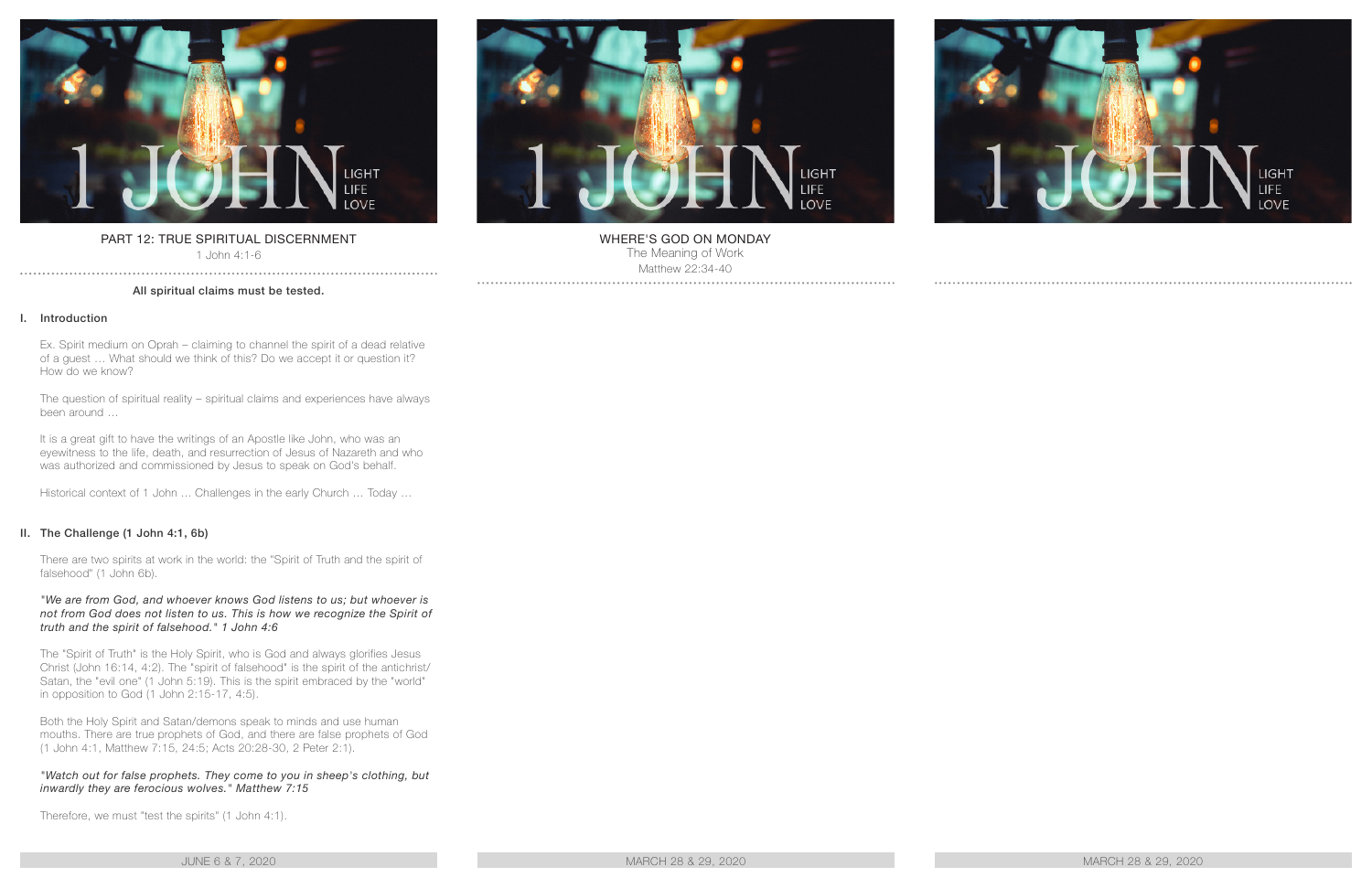*"Dear friends, do not believe every spirit, but test the spirits to see whether they are from God, because many false prophets have gone out into the world." 1 John 4:1*

#### All spiritual claims must be tested.

*"When people abandon the truth, they don't believe in nothing, they believe in anything." Chesterton*

#### III. True Spiritual Discernment

Ex. Back to the Oprah story …

*"Let no one be found among you who sacrifices his son or daughter in the fire, who practices divination or sorcery, interprets omens, engages in witchcraft, or casts spells, or who is a medium or spiritist or who consults the dead. Anyone who does these things is detestable to the Lord…" Deuteronomy 18:10-12*

John presents two criteria for our spiritual discernment. First, what is the specific claim made about Jesus of Nazareth? Second, how does this claim relate to the thinking of the world opposed to God?

#### A. Test # 1

Do they affirm Jesus of Nazareth as the God-Man (1 John 4:2-3)?

*"This is how you can recognize the Spirit of God: Every spirit that acknowledges that Jesus Christ has come in the flesh is from God, but every spirit that does not acknowledge Jesus is not from God. This is the spirit of the antichrist, which you have heard is coming and even now is already in the world." 1 John 4:2-3*

The claims of the true spokesman of God will conform to the apostolic witness about Jesus of Nazareth (2:22-23, 4:2-3).

The Holy Spirit always glorifies Jesus as the Son of God (John 15:16, 16:13-15; 1 Corinthians 12:1-3).

Any claims about Jesus of Nazareth must protect three central truths of the gospel:

- 1. Jesus of Nazareth is indeed the divine Word of God, i.e., God's fullest and final revelation of Himself;
- 2. Jesus of Nazareth was and is both fully God and fully man;
- 3. Jesus of Nazareth is the sole source of eternal life since He alone reveals God the Father and atones for our sins.

#### B. Test # 2

How does this claim relate to the thinking of the world opposed to God?

John's second test has to do with audiences. Who celebrates this claim? Where does it find a ready following?

The false teachers were simply an echo of their culture's attitudes. They reflected the permissive culture in which they lived where everybody was looking for mystical experience. They did not require anybody to change or repent from their behavior. They were speaking from the spirit of their age, not the Holy Spirit.